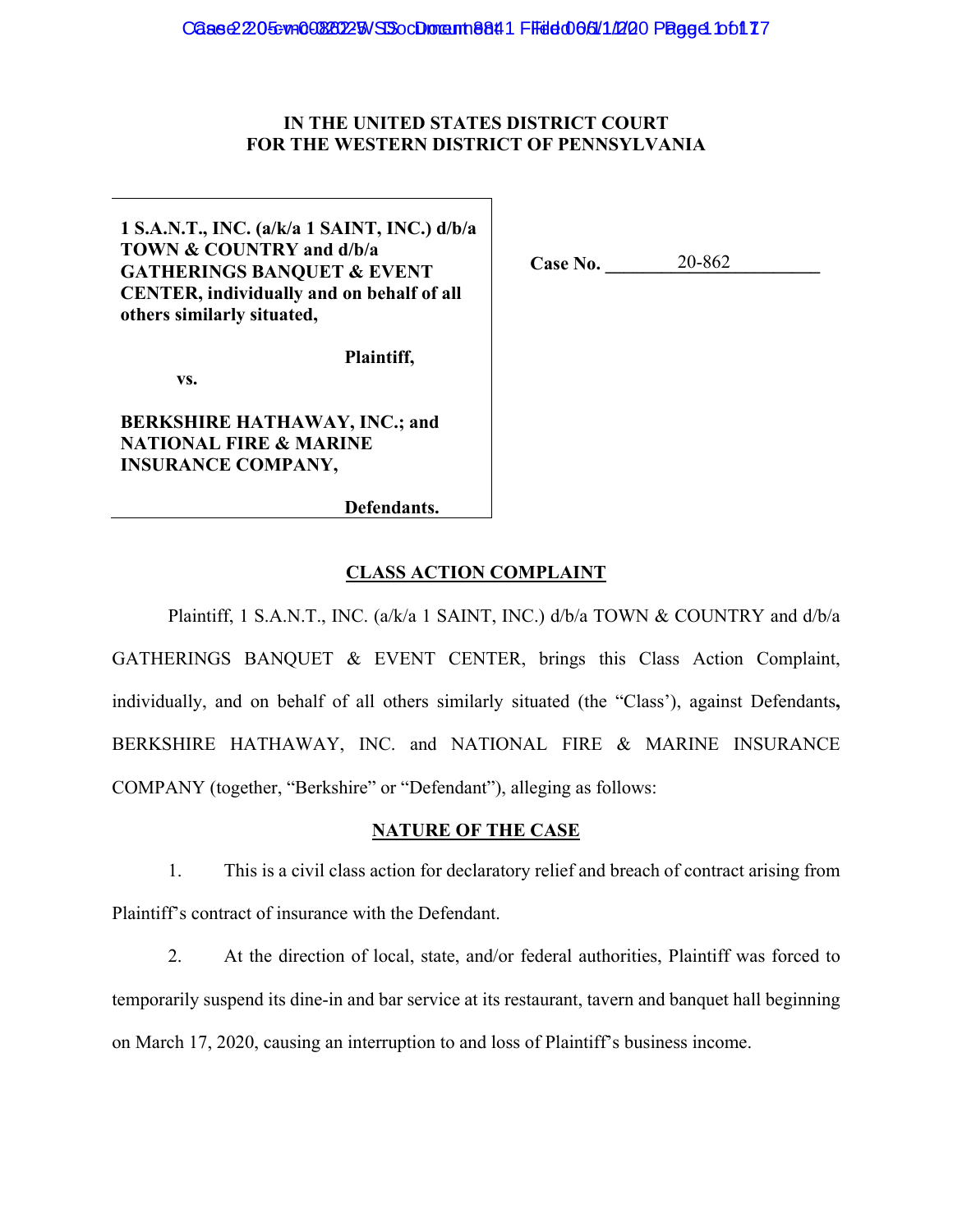### Case 2:205-vn0082025 NSS oc Domant 1 884 1 Filed 06/5/11/20 Page 2 2:01 17

3. Plaintiff and the Class purchased and paid for an "all-risk" Commercial Property Coverage insurance policy from Defendant, which provides broad property insurance coverage for all non-excluded, lost business income, including the losses asserted here.

4. Plaintiff submitted timely notice of its claim to Defendant, but Defendant has refused to provide the purchased coverage to its insured.

5. Defendant has similarly refused to, or will refuse to, honor its obligations under the "all-risk" policy(ies) purchased by Plaintiff and the other members of the putative Class of insureds.

### **PARTIES**

6. Plaintiff 1 S.A.N.T., INC. (a/k/a 1 SAINT, INC.) d/b/a TOWN & COUNTRY and d/b/a GATHERINGS BANQUET AND EVENT CENTER, is a Pennsylvania corporation, with headquarters in New Castle, Pennsylvania, and is a citizen of Pennsylvania. Plaintiff operates a restaurant and tavern business out of its location at 2552 Ben Franklin Hwy, New Castle, Pennsylvania 16102 ("Covered Property").

7. Defendant BERKSHIRE HATHAWAY INC. is a Delaware corporation with its principal place of business in Omaha, Nebraska, and is a citizen of Nebraska. It owns subsidiaries, directly and indirectly, that issue, among other things, commercial property insurance.

8. Defendant NATIONAL FIRE & MARINE INSURANCE COMPANY ("NATIONAL FIRE") is a corporation with its principal place of business in Omaha, Nebraska, and is a citizen of Nebraska. NATIONAL FIRE is a subsidiary of BERKSHIRE HATHAWAY INC. and a member of the Berkshire Hathaway Primary Group of insurance companies. According to Defendants' 10-K filed with the Securities and Exchange Commission for the fiscal year ended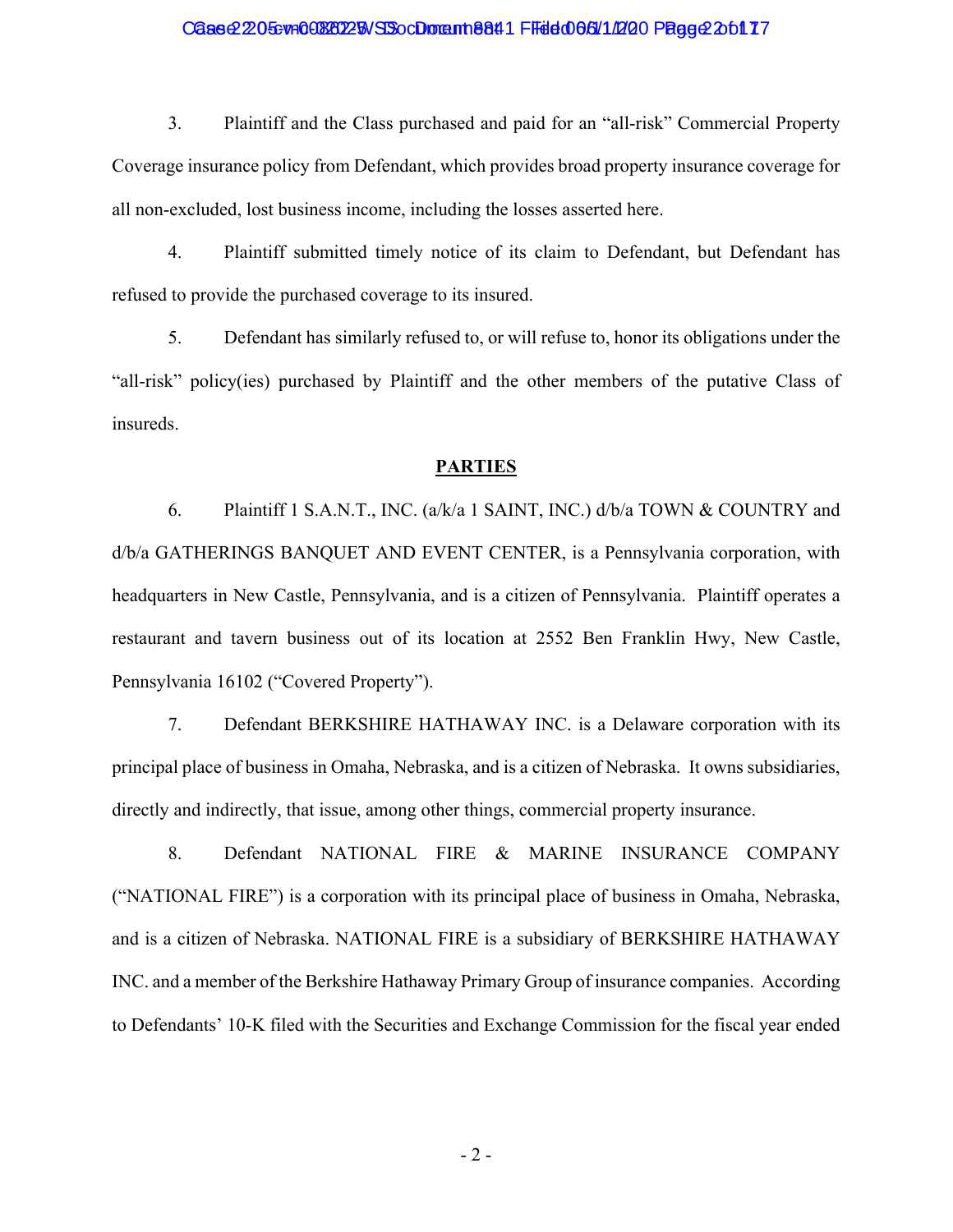#### Case 2:205-vn0082025 NSS oc Domant 8841 Filed 066/11/20 Page 3 3 of 17

on December 31, 2019, the Berkshire Hathaway Primary Group had earned premiums of approximately \$9.1 Billion.

### **JURISDICTION**

9. This court has subject matter jurisdiction over this action pursuant to 28 U.S.C. § 1332(d), the Class Action Fairness Act, which affords federal courts with original jurisdiction over cases where any member of the plaintiff class is a citizen of a state different from any defendant (*i.e.,* so-called "minimum diversity of citizenship,") and where the amount in controversy exceeds \$5,000,000, exclusive of interest and costs. Here, there exists minimal diversity of citizenship because Plaintiff (as well as some members of the Class) and Defendant are citizens of different states, and the aggregated claims of the putative Class members exceed \$5,000,000, exclusive of interest and costs.

10. The Court has personal jurisdiction over Defendant because at all relevant times it has engaged in substantial business activities in Pennsylvania. At all relevant times, Defendant transacted, solicited, and conducted business in Pennsylvania through its employees, agents, and/or sales representatives, and derived substantial revenue from such business in Pennsylvania.

11. Venue is proper in this district pursuant to 28 U.S.C. § 1391(b)(2) because a substantial part of the events or omissions giving rise to the claim occurred, or a substantial part of property that is the subject of the action is situated, in this District.

#### **FACTUAL BACKGROUND**

### **Plaintiff Purchased an "All-Risk" Policy of Property Insurance That Broadly Provides Coverage for Loss of Business Income, Among Other Things**

12. Plaintiff purchased a contract of insurance from Defendant, whereby Plaintiff agreed to make payments (in the form of premiums) to Defendant in exchange for Defendant's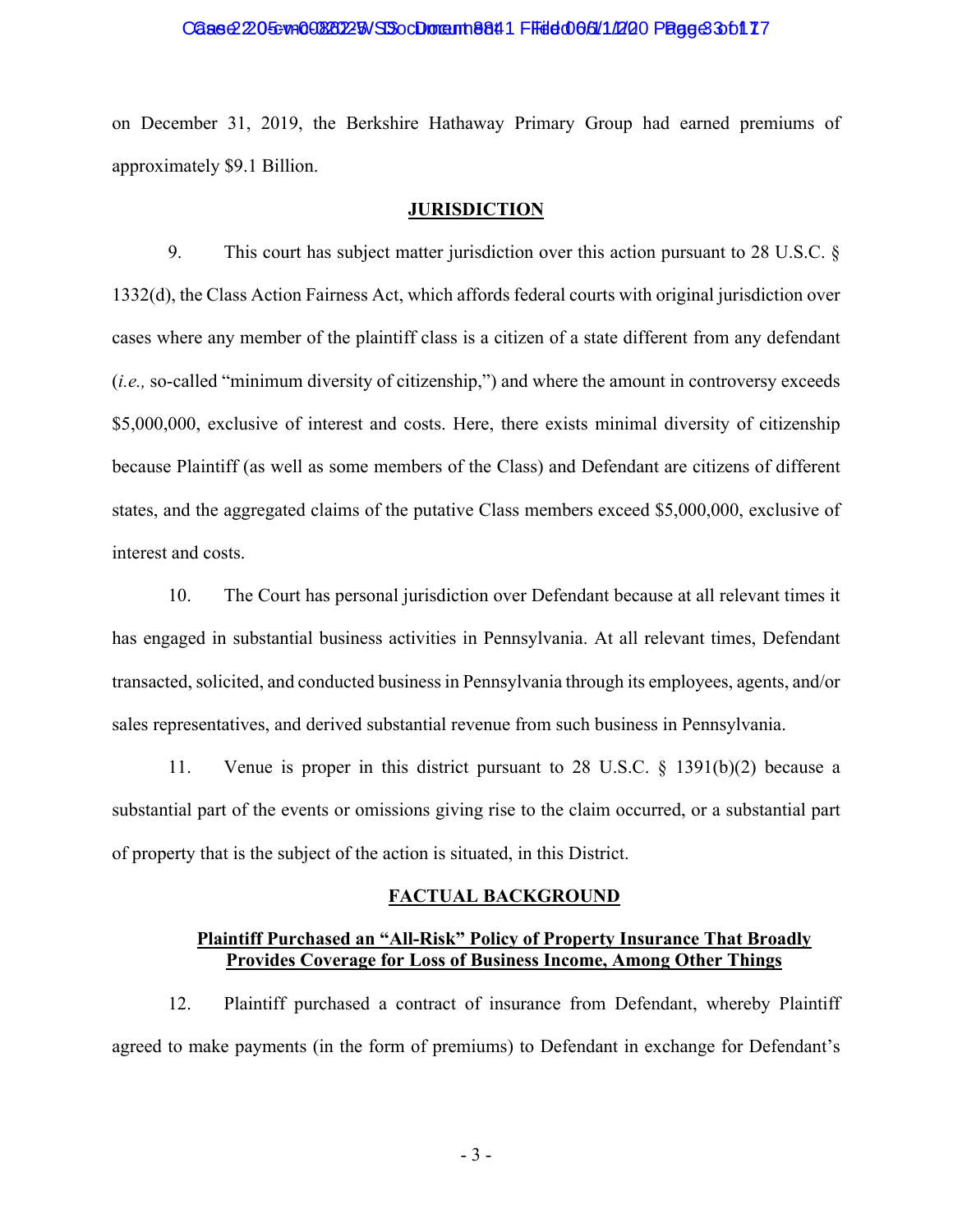#### Case 2:205-vn0082025 NSS oc Domant 1 884 1 Filed 06/611/200 Page 4 4 of 17

promise to indemnify Plaintiff for losses at the Covered Property, including, but not limited to, business income losses.

13. Plaintiff's contract of insurance with Defendant bears Policy Number 12PRM049566-02 (the "Policy") and is effective for the period of June 1, 2019 to June 1, 2020 (the "Policy Term"). The Policy is attached hereto as **Exhibit A**.

14. Plaintiff paid all premiums owed to Defendant under the Policy, and Defendant accepted all such premiums from Plaintiff.

15. The Policy is a form policy issued by Defendant.

16. The Policy is an "all-risk" policy, which provides the broadest property insurance coverage available.

17. The Policy provides coverage for "direct physical loss of or damage to Covered Property . . . caused by or resulting from any Covered Cause of Loss."

18. The Policy does not define the phrase "direct physical loss of or damage to . . . ."

19. However, the use of the disjunctive "or" in the phrase "direct physical loss of or damage to" means that coverage is triggered if either a physical loss of property or damage to property occurs. The concepts are separate and distinct and cannot be conflated.

20. Physical loss of, or damage to, property may be reasonably interpreted to occur when a covered cause of loss threatens or renders property unusable or unsuitable for its intended purpose or unsafe for normal human occupancy and/or continued use.

21. The Policy provides Plaintiff with, *inter alia*, various business income and extra expense coverages during the Policy Term.

22. Under the Policy, Defendant agrees to pay: **"the actual loss of Business or Rental Income you sustain due to the necessary 'suspension' of your 'operations' during the 'period** 

- 4 -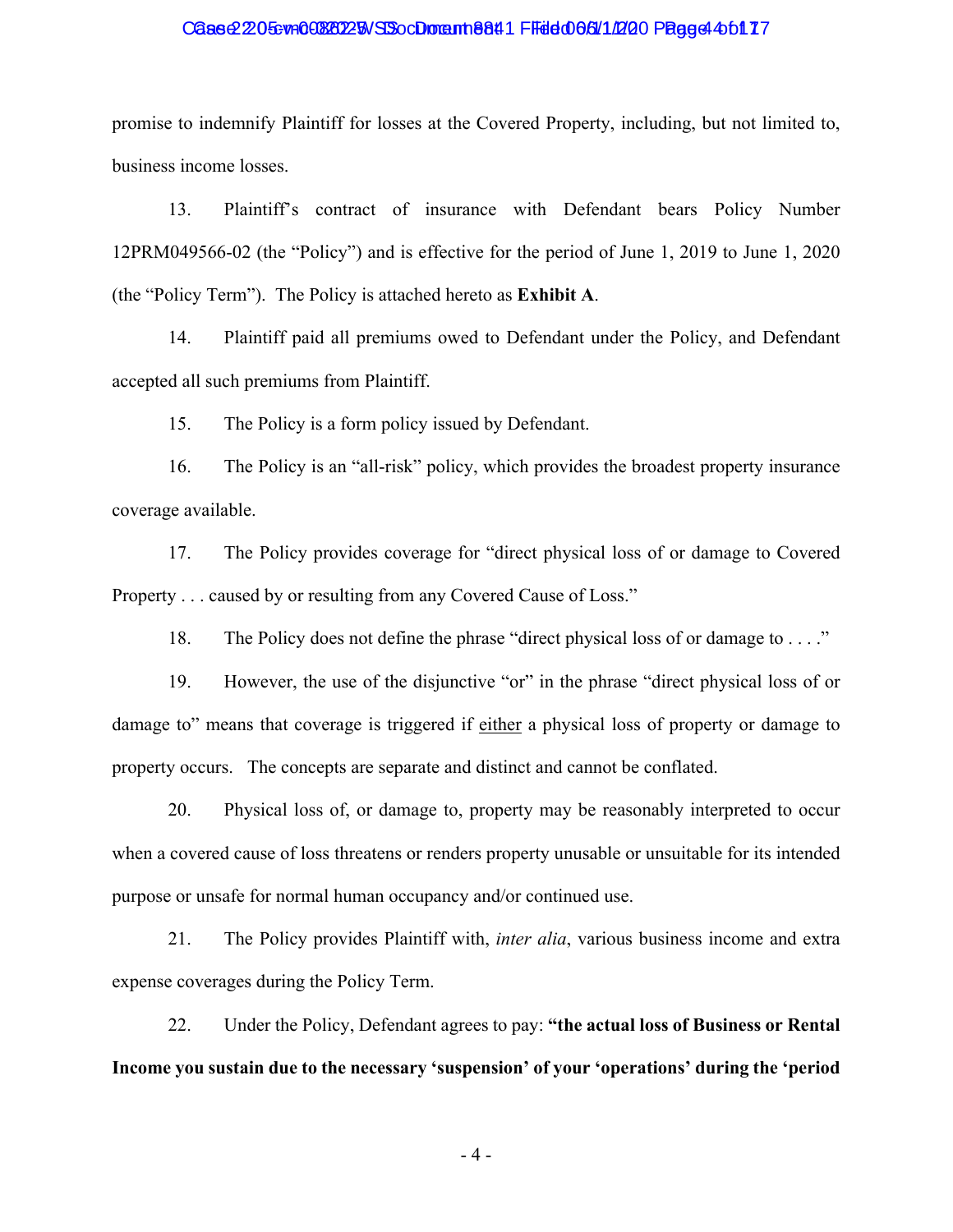#### Case 2:205-yin 00880225 NSS CD mann 8841 Filed 065/11/20 Page 5 5 of 177

**of 'restoration.' The 'suspension' must be caused by direct physical loss of or damage to property at premises which are described in the Declarations and for which a Business Income Limit of Insurance is shown in the Declarations."** The Policy describes the covered premises as "2552 Ben Franklin Hwy, New Castle, Pennsylvania 16102," the Covered Property, and coverage is listed for "Business Income and Extra Expense" with a Limit of Insurance of "\$250,000."

23. Additional coverage is provided under the Policy for business income losses resulting from an "action of civil authority" which prohibits access to the Covered Property, related to a "Covered Cause of Loss" at property other than the Covered Property: **"We will pay for the actual loss of Business or Rental Income you sustain and necessary Extra Expense caused by action of civil authority that prohibits access to the described premises due to direct physical loss or damage to property, other than at the described premises, caused by or resulting from any Covered Cause of Loss."** 

24. Members of the Class also purchased a policy of insurance from Defendant providing for the same business income coverage, and using the same form policy provisions.

### **In Response to Covid-19, Pennsylvania and Other State Governments Issue Sweeping Orders Shutting Down "Non-Essential" Businesses**

25. Severe acute respiratory syndrome coronavirus 2 ("COVID-19") has spread, and continues to spread, rapidly across the United States and has been declared a pandemic by the World Health Organization. *See* https://www.health.harvard.edu/diseases-andconditions/coronavirus-resource-center (last accessed May 6, 2020).

26. The global COVID-19 pandemic is exacerbated by the fact that the deadly virus physically infects and stays on surfaces of objects or materials for many days.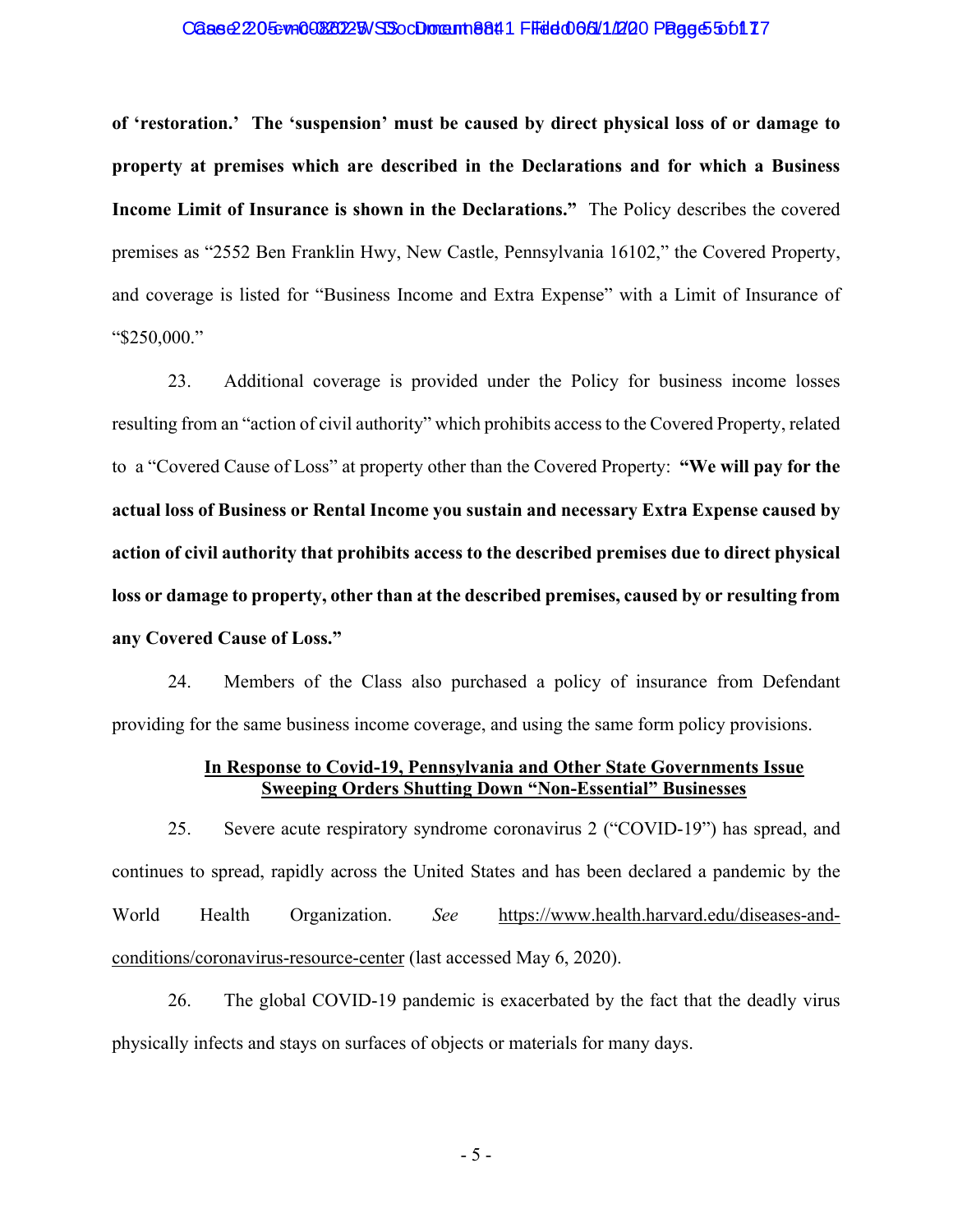### Case 2:205-yin 00880225 NSS CD mann 8841 Filed 066/11/20 Page 6 6 of 177

27. According to a study published in *The New England Journal of Medicine*, COVID-19 is widely accepted as a cause of real physical loss and damage. It remains stable and transmittable in aerosols for up to three hours, up to four hours on copper, up to 24 hours on cardboard and up to two to three days on plastic and stainless steel. *See* https://www.nih.gov/newsevents/news-releases/new-coronavirus-stable-hours-surfaces (last accessed May 6, 2020).

28. Another study, published in the *Journal of Hospital Infection*, found: "Human coronaviruses can remain infectious on inanimate surfaces at room temperature for up to 9 days. At a temperature of 30°C or more the duration of persistence is shorter." *See*  https://www.inverse.com/science/coronavirus-4-studies-explain-how-covid-19-sticks-to-surfaces (last accessed May 6, 2020).

29. In response to the Covid-19 pandemic, on March 6, 2020, the Governor of Pennsylvania declared a "Disaster Emergency" throughout the Commonwealth of Pennsylvania. Thereafter, on March 16, 2020, the Governor of Pennsylvania ordered that, starting on March 17, 2020, all restaurants and bars were to close their dine-in facilities, limiting their business to carryout, delivery, and drive-through, and prohibiting all eating and drinking inside restaurants and bars. And finally, on March 19, 2020, the Governor of Pennsylvania issued an Executive Order closing all non-essential businesses. Specifically, the Executive Order, which became effective immediately upon its issuance, mandated that:

> No person or entity shall operate a place of business in the Commonwealth that is not a life sustaining business regardless of whether the business is open to members of the public.

> Governor Wolf, "Order of the Governor of the Commonwealth of Pennsylvania Regarding the Closure of All Businesses that are not Life Sustaining," (Mar. 19, 2020) https://www.governor.pa.gov/wp-content/uploads/2020/03/20200319- TWW-COVID-19-business-closure-order.pdf ("Executive Order").

30. The Executive Order continued the dine-in prohibition for restaurants and bars.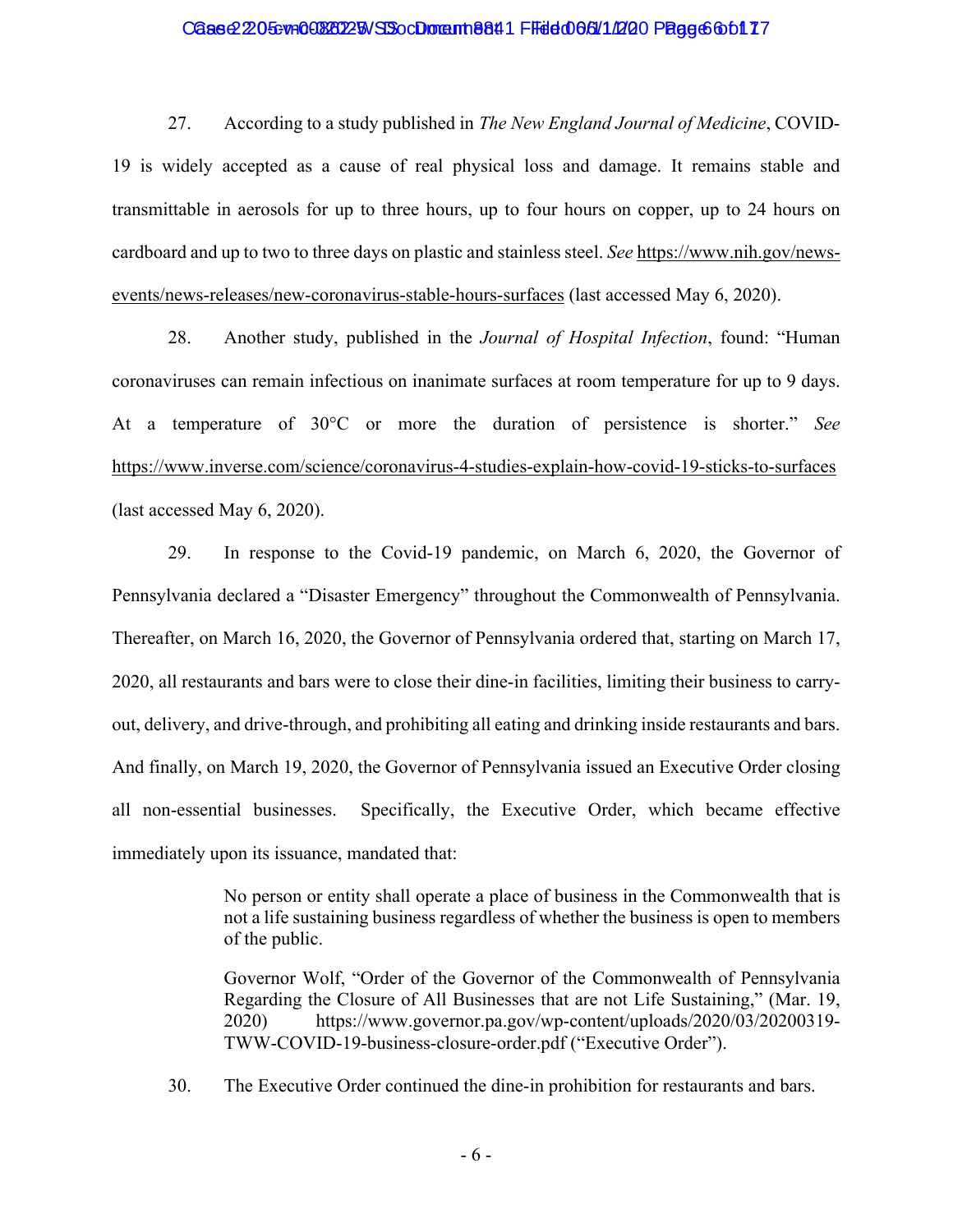### Case 2:205-yin 00880225 NSS CD mann 8841 Filed 065/11/20 Page 7 of 177

31. Most other states, including those in which the putative Class members reside and/or do business, have issued similar compulsory shut-down orders for "non-essential" businesses, or businesses deemed not to be "life sustaining."

32. The closure of all "non-life-sustaining businesses" evidences an awareness on the part of both state and local governments that COVID-19 causes loss of or damage to property. This is particularly true in places of business open to the public, as the contact and interaction necessarily incident to such businesses causes a heightened risk of the property becoming contaminated.

33. For example, a New York City Executive Order entered on March 16, 2020 specifically acknowledged that: "[COVID-19] physically is causing property loss and damage." *See* https://www1.nyc.gov/assets/home/downloads/pdf/executive-orders/2020/eeo-100.pdf (last accessed May 6, 2020).

34. Similarly, in a March 16, 2020 proclamation, the City of New Orleans acknowledged COVID-19's "propensity to attach to surfaces for prolonged periods of time, thereby spreading from surface to person and causing property loss and damage in certain circumstances." *See* https://nola.gov/mayor/executive-orders/emergency-declarations/03162020 mayoral-proclamation-to-promulgate-emergency-orders-during-the-state-of-emergency-due-toco/ (last accessed May 6, 2020).

35. In upholding the Governor of Pennsylvania's Proclamation of a state-wide disaster and the Executive Orders mandating the closure of businesses within Pennsylvania, the Pennsylvania Supreme Court noted the significant risk of the spread of the COVID-19 virus, even in locations where the disease has not been detected:

> Covid-19 does not spread because the virus is "at" a particular location. Instead it spreads because of person-to-person contact, as it has an incubation period of up to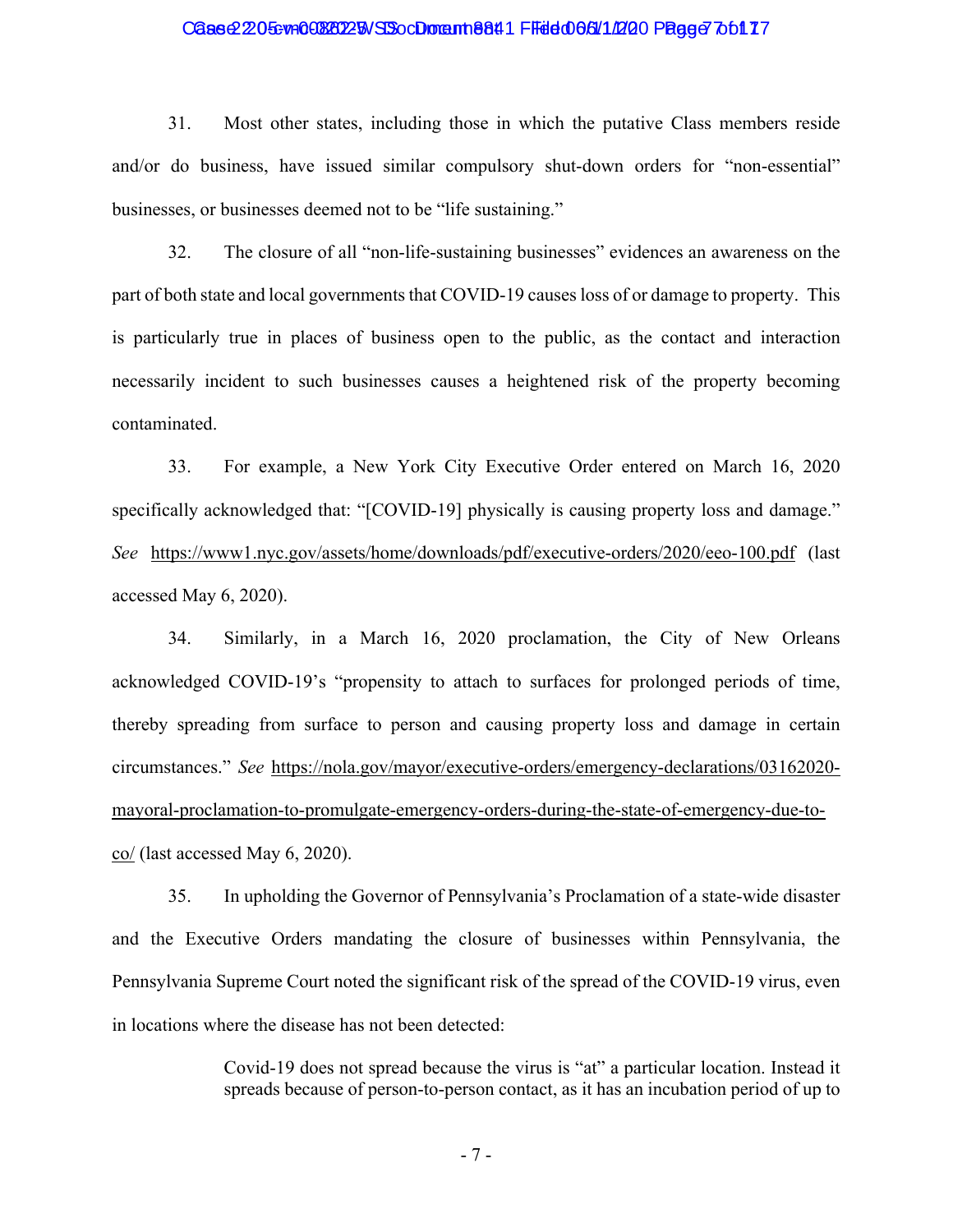fourteen days and that one in four carriers of the virus are asymptomatic. Respondents' Brief at 4 (citing Coronavirus Disease 2019, "Symptoms," CDC, https://www.cdc.gov/coronavirus/2019-ncov/symptoms-testing/symptoms.html (last accessed 4/9/2020)). The virus can live on surfaces for up to four days and can remain in the air within confined areas and structures. *Id.* (citing National Institutes of Health, "Study suggests new coronavirus may remain on surfaces for days," (Mar. 27, 2020) https://www.nih.gov/news-events/nih-researchmatters/study-suggests-new-coronavirus-may-remain-surfaces-days (last accessed 4/9/2020) and Joshua Rabinowitz and Caroline Bartman, "These Coronavirus Exposures Might be the Most Dangerous," The New York Times (Apr. 1, 2020) https://www.nytimes.com/2020/04/01/opinion/coronavirus-viral-dose.html).

*Friends of DeVito v. Wolf*, \_\_\_ A. 3d \_\_\_, 2020 WL 1847100, \*15-16 (Pa. April 13, 2020).

36. Because the COVID-19 virus can survive on surfaces for up to fourteen days, the Pennsylvania Supreme Court ultimately concluded that "any location . . . where two or more people can congregate is within the disaster area."

## **Plaintiff Submits a Claim Under Its "All-Risk" Policy, and Defendant Wrongly Fails and Refuses To Honor Its Obligations Respecting Same**

37. As a result of the orders governing Plaintiff, the Covered Property closed on March

17, 2020 and remains closed to this day, except for take-out service.

38. Plaintiff has incurred, and continues to incur, among other things, a substantial loss of business income and additional expenses covered under the Policy.

39. Plaintiff provided timely notice to Defendant of its claim for the interruption to its

business.

40. Defendant denied Plaintiff's claim by letter dated June 4, 2020, attached hereto as

**Exhibit B.** In its letter, Defendant posited, *inter alia*, that coverage under the Policy may not be afforded because: (i) Plaintiff's losses do not arise from "physical loss or damage" (seemingly ignoring that coverage can be triggered under the Policy by either "physical loss of" or "damage to" property); and (ii) Plaintiff's claim is barred by the policy's so-called "Virus" Exclusion.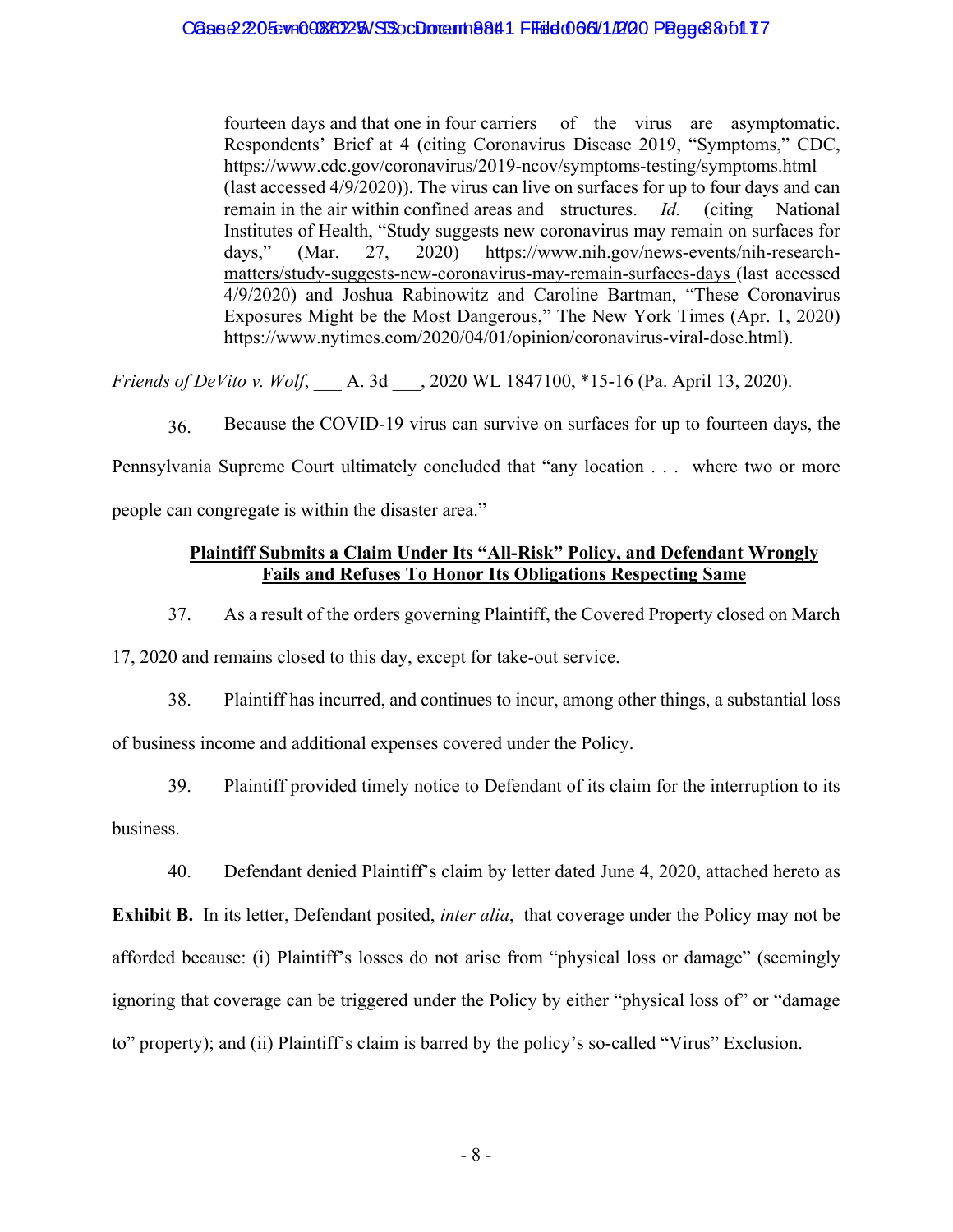# **Contrary To Defendant's Position, Plaintiff's Losses Arise From Direct Physical Loss Or Damage**

41. Plaintiff's Covered Property suffered "direct physical loss or damage" due to the Governor of Pennsylvania's Order (and other local governmental orders) mandating that Plaintiff discontinue its primary use of the Covered Property as a dine-in eating and drinking establishment. The Governor's Order, in and of itself, constitutes a Covered Cause of Loss within the meaning of the Policy.

42. Alternatively, and to the extent the Governor's Order does not constitute a Covered Cause of Loss within the meaning of the Policy, the COVID-19 pandemic and the ubiquitous nature of the COVID-19 virus caused a direct physical loss of or damage to Plaintiff's Covered Property.

43. Further, and as an additional basis for coverage under the Policy, the ubiquitous nature of the COVID-19 virus caused direct physical loss of or damage to property other than Plaintiff's Covered Property, and such loss or damage resulted in an "action by civil authority" prohibiting access to Plaintiff's Covered Property, within the meaning of the Policy.

## **Contrary To Defendant's Position, The Virus Exclusion Does Not Apply**

44. The Policy contains a coverage exclusion for "loss or damage caused by or resulting from any virus, bacterium or other microorganism" (Form CP 01 40 07 06) (the "Virus Exclusion").

45. The Virus Exclusion does not preclude coverage for Plaintiff's claim under the Policy.

46. First, to the extent that the governmental orders, in and of themselves, constitute direct physical loss of or damage to Plaintiff's Covered Property, the Virus Exclusion simply does not apply.

- 9 -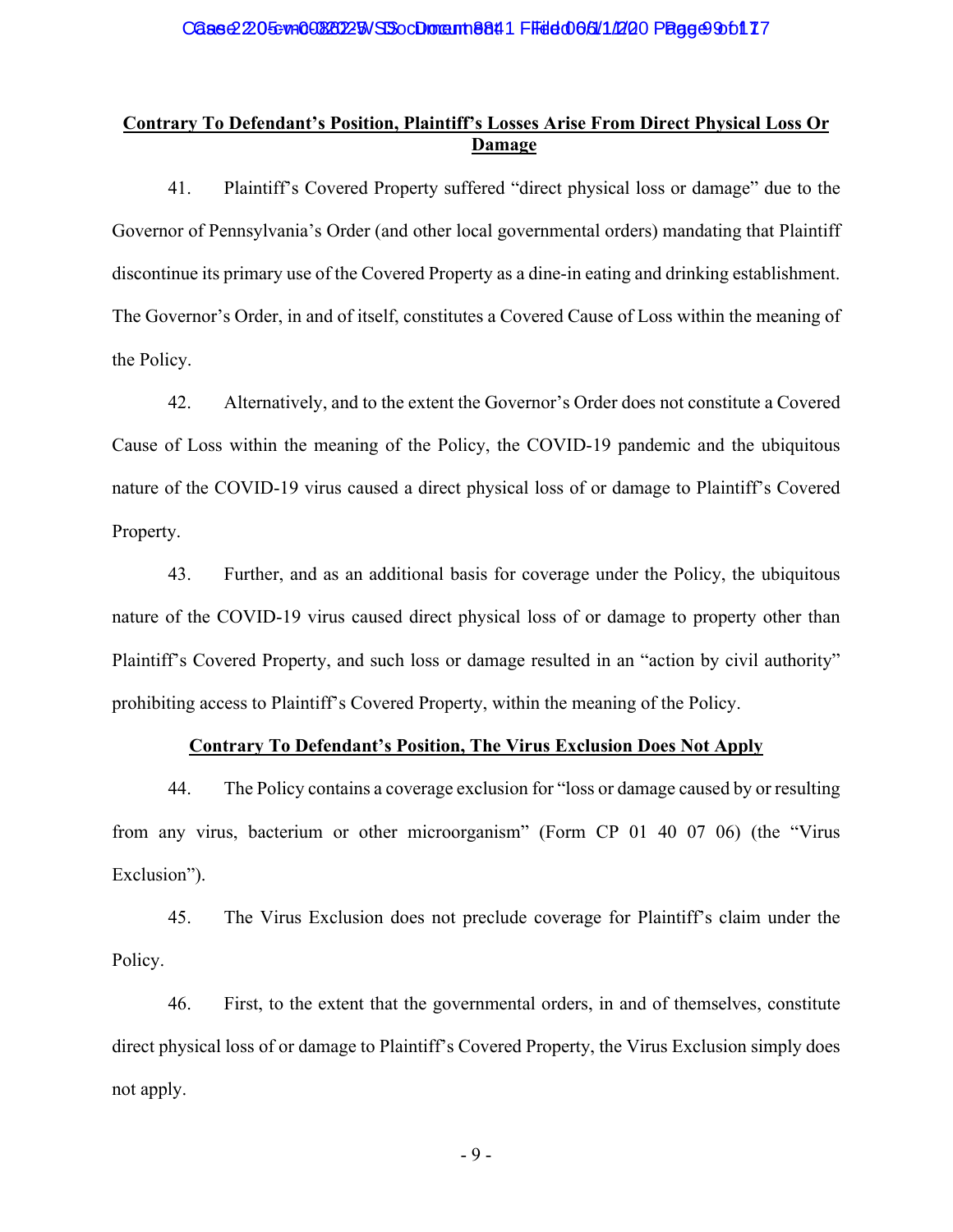### Case 2:205-v=00880225 SSocDoment 8841 FFed 066/11/200 Page 40 06117

47. Further, to the extent that the coverage under the policy derives from direct physical loss or damage caused by the COVID-19 virus, either to Plaintiff's Covered Property or to property other than Plaintiff's Covered property, Defendant should be estopped from enforcing the Virus Exclusion, on principles of regulatory estoppel, as well as general public policy.

48. In 2006, two insurance industry trade groups, Insurance Services Office, Inc. ("ISO") and the American Association of Insurance Services ("AAIS"), represented hundreds of insurers in a national effort to seek approval from state insurance regulators for the adoption of the Virus Exclusion.<sup>1</sup>

49. In their filings with the various state regulators (including Pennsylvania), on behalf of the insurers, ISO and AAIS represented that the adoption of the Virus Exclusion was only meant to "clarify" that coverage for "disease-causing agents" has never been in effect, and was never intended to be included, in the property policies.

50. Specifically, in its "ISO Circular" dated July 6, 2006 and entitled "New Endorsements Filed to Address Exclusion of Loss Due to Virus or Bacteria," ISO represented to the state regulatory bodies that:

> While property policies have not been a source of recovery for losses involving contamination by disease-causing agents, the specter of pandemic or hitherto unorthodox transmission of infectious material raises the concern that insurers employing such policies may face claims in which there are efforts to expand coverage to create sources of recovery for such losses, contrary to policy intent.

51. Similarly, AAIS, in its "Filing Memorandum" in support of the Virus Exclusion, represented:

<sup>&</sup>lt;sup>1</sup> In addition to Form CP 01 40 07 06, which was submitted for approval in most states, the insurance industry also sought approval for Form CP 01 75 07 06 in Alaska, District of Columbia, Louisiana, New York and Puerto Rico, which contained slightly different language related to a mold exclusions that was previously adopted in other states.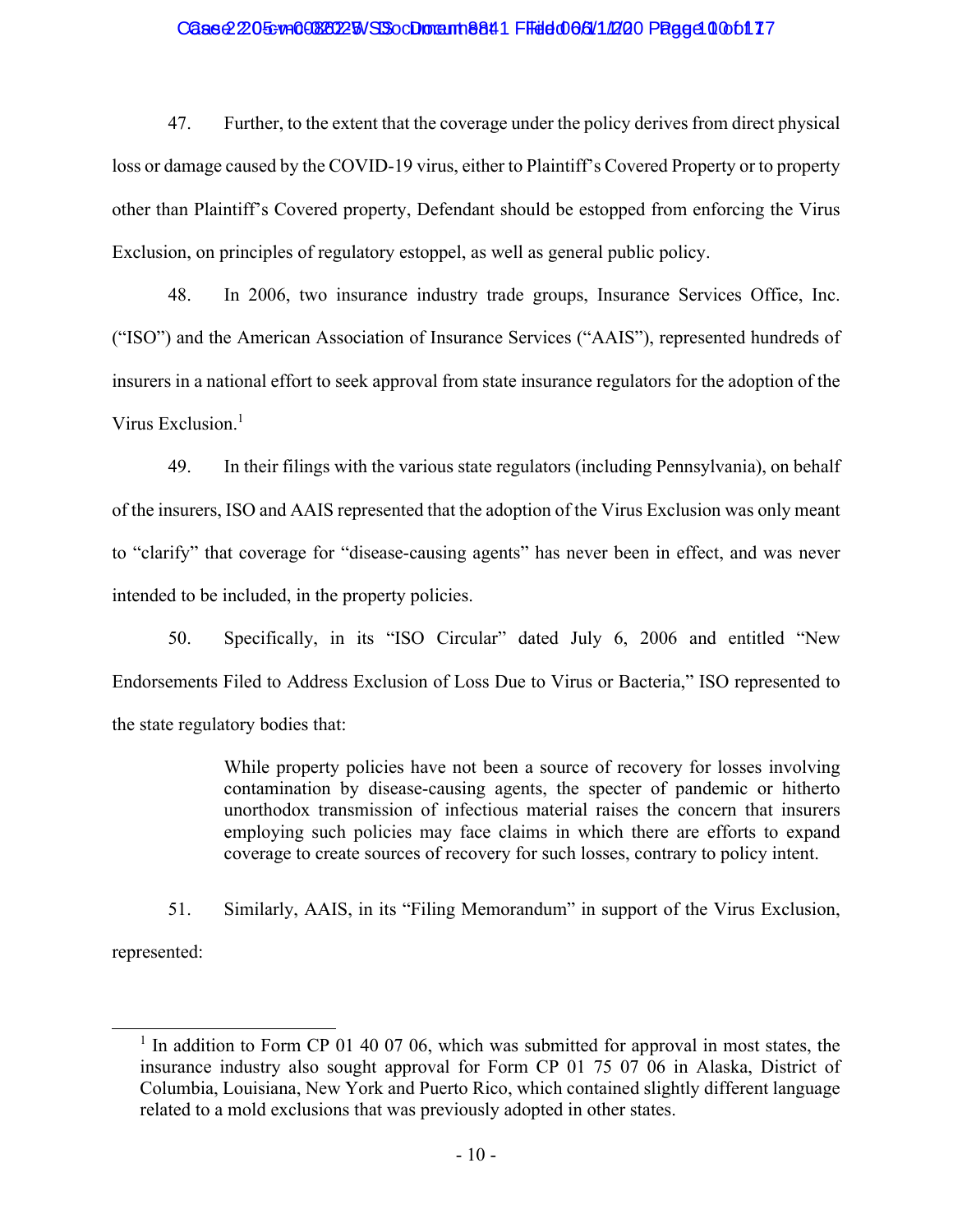Property policies have not been, nor were they intended to be, a source of recovery for loss, cost or expense caused by disease-causing agents. With the possibility of a pandemic, there is concern that claims may result in efforts to expand coverage to create recovery for loss where no coverage was originally intended . . .

This endorsement clarifies that loss, cost, or expense caused by, resulting from, or relating to any virus, bacterium, or other microorganism that causes disease, illness, or physical distress or that is capable of causing disease, illness, or physical distress is excluded . . .

52. The foregoing representations made by the insurance industry were false. By 2006, the time of the state applications to approve the Virus Exclusion, courts had repeatedly found that property insurance policies covered claims involving disease-causing agents, and had held on numerous occasions that any condition making it impossible to use property for its intended use constituted "physical loss or damage to such property."

53. The foregoing assertions by the insurance industry (including Defendant), made to obtain regulatory approval of the Virus Exclusion, were in fact misrepresentations and for this reason, among other public policy concerns, insurers should now be estopped from enforcing the Virus Exclusion to avoid coverage of claims related to the COVID-19 pandemic.

54. In securing approval for the adoption of the Virus Exclusion by misrepresenting to the state regulators that the Virus Exclusion would not change the scope of coverage, the insurance industry effectively narrowed the scope of the insuring agreement without a commensurate reduction in premiums charged. Under the doctrine of regulatory estoppel, the Court should not permit the insurance industry to benefit from this type of duplicitous conduct before the state regulators.

55. Upon information and belief, Defendant has denied, or will deny, other Class members' claims for coverage under their "all-risk" property damage policies issued by Defendant.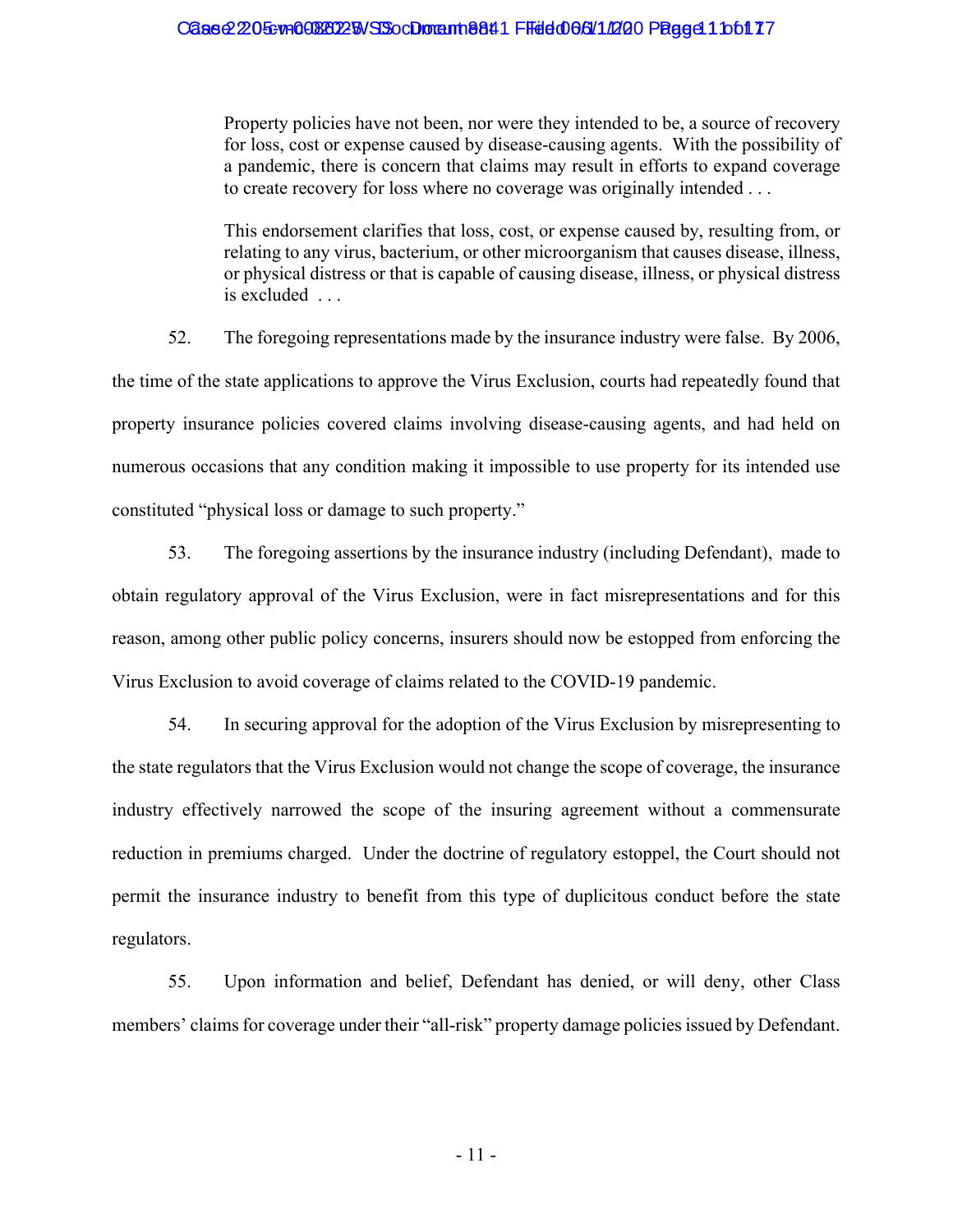56. Defendant's denial of lost business income claims has left Plaintiff and the Class without vital coverage acquired to ensure the survival of their businesses during this temporary suspension of operations.

## **CLASS ACTION ALLEGATIONS**

57. Plaintiff brings this action individually and as a class action on behalf of the Class, defined as follows:

> All policyholders in the United States who purchased commercial property coverage, including business or interruption income (and extra expense) coverage from Defendant and who have been denied coverage under their policy for lost business income after being ordered by a governmental entity, in response to the COVID-19 pandemic, to shut down or otherwise curtail or limit in any way their business operations.

58. Excluded from the Class are Defendant and its officers, directors, legal representatives, successors, subsidiaries, and assigns. Also excluded from the Class are any judicial officer presiding over this matter, members of their immediate family, and members of their staff.

59. The members of the Class are so numerous and geographically dispersed that joinder would be impracticable. Class members are readily identifiable from information and records in Defendant's possession, custody, or control.

60. There is a well-defined community of interest in the common questions of law and fact affecting the Class members. These common legal and factual questions include, but are not limited to:

a. whether Defendant owed coverage to Plaintiff and the Class;

b. whether any exclusions to coverage apply;

c. whether Plaintiff and members of the Class are entitled to damages and, if so, the measure of such damages; and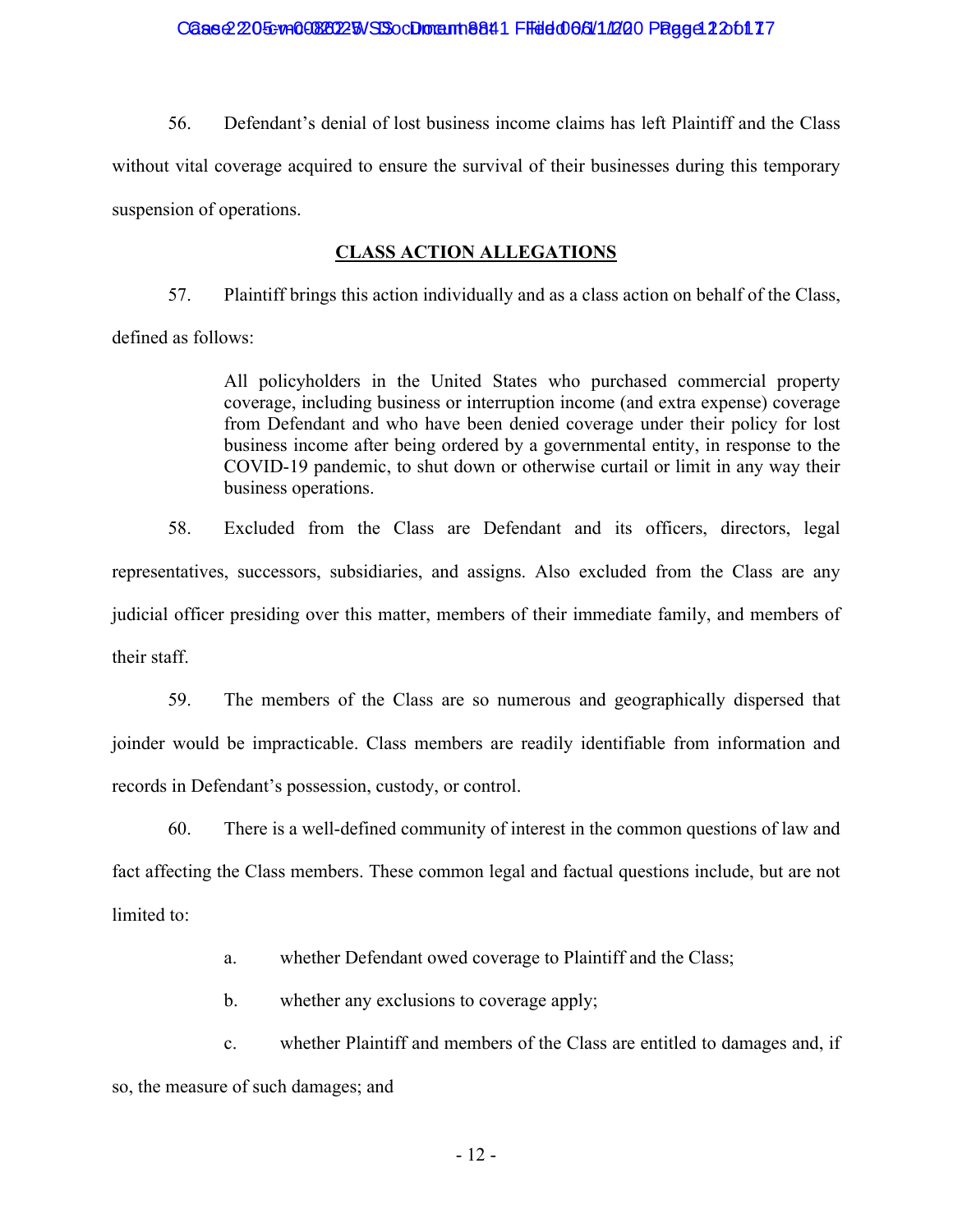#### Case 2:205: v= 00880225 NSS oc Domant 8841 Filed 066/11/200 Page 4:33 of 17

d. whether Plaintiff and members of the Class are entitled to equitable, declaratory and/or other relief, and if so, the nature of such relief.

61. Plaintiff's claims are typical of the claims of the absent class members and have a common origin and basis. Plaintiff and absent Class members are all injured by Defendant's refusal to afford the purchased coverage. Plaintiff's claims arise from the same practices and course of conduct giving rise to the claims of the absent Class members and are based on the same legal theories, namely the refusal to provide insurance coverage for the loss. If prosecuted individually, the claims of each Class member would necessarily rely upon the same material facts and legal theories and seek the same relief. Plaintiff's claims arise from the same practices and course of conduct that give rise to the other Class members' claims and are based on the same legal theories.

62. Plaintiff will fully and adequately assert and protect the interests of the absent Class members and has retained Class counsel who are experienced and qualified in prosecuting class action cases similar to this one. Neither Plaintiff nor Plaintiff's attorneys has any interests contrary to or conflicting with the interests of absent Class members.

63. The questions of law and fact common to all Class members predominate over any questions affecting only individual class members.

64. A class action is superior to all other available methods for the fair and efficient adjudication of this lawsuit because individual litigation of the absent Class members' claims is economically infeasible and procedurally impracticable. Class members share the same factual and legal issues and litigating the claims together will prevent varying, inconsistent, or contradictory judgments, and will prevent delay and expense to all parties and the court system through litigating multiple trials on the same legal and factual issues. Class treatment will also permit Class members to litigate their claims where it would otherwise be too expensive or inefficient to do so. Plaintiff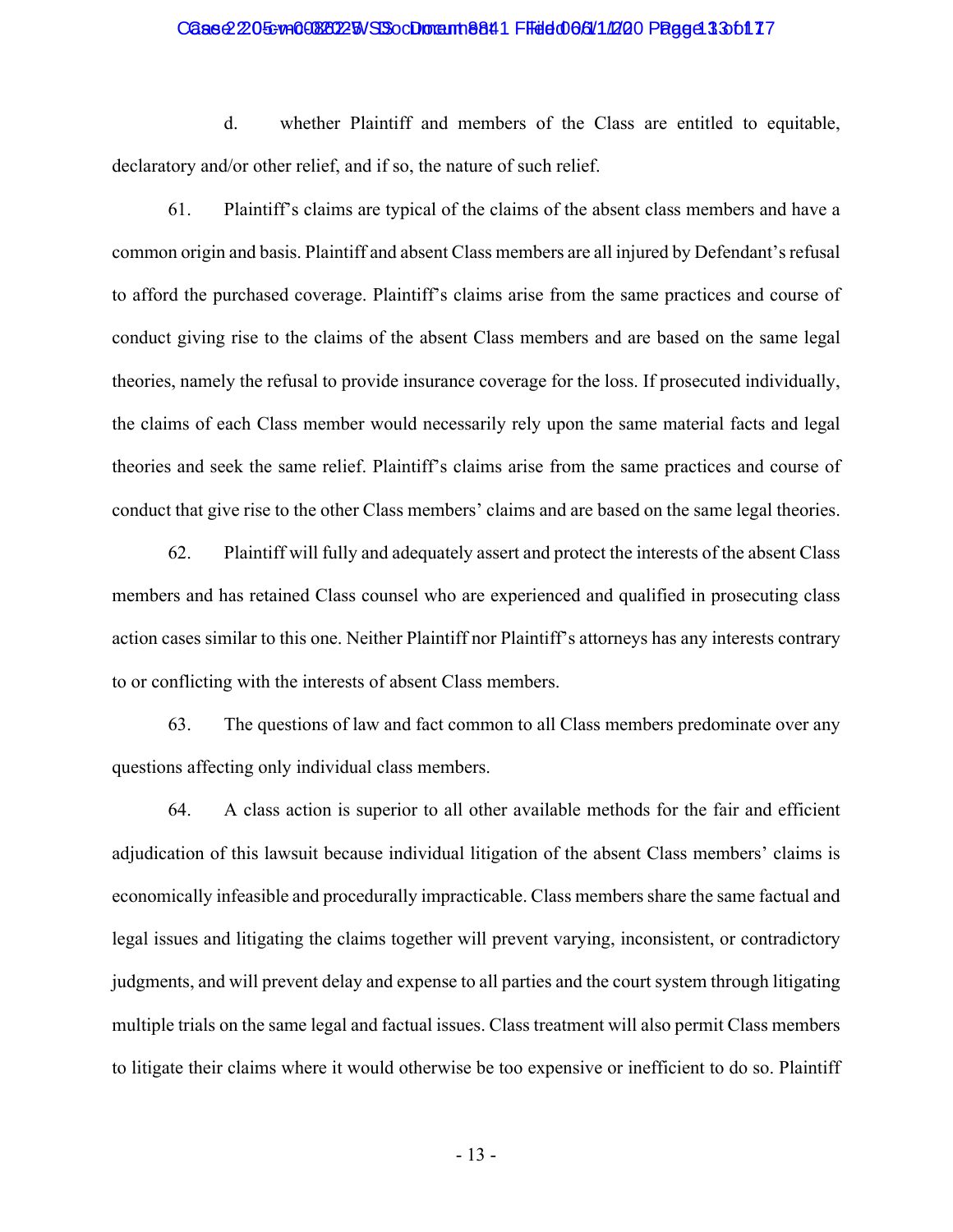#### Case 2:205: va00820225 SSocDoment 8841 Filed 066/11/200 Page 44 4 61 17

knows of no difficulties in managing this action that would preclude its maintenance as a class action.

65. Additionally, the prosecution of separate actions by individual Class members would create a risk of inconsistent or varying adjudications with respect to individual Class members that would establish incompatible standards of conduct for Defendant. Such individual actions would create a risk of adjudications that would be dispositive of the interests of other Class members and impair their interests. Defendant, through its uniform conduct, acted or refused to act on grounds generally applicable to the Class as a whole, making declaratory relief appropriate to the Class as a whole.

### **COUNT I DECLARATORY RELIEF**

66. Plaintiff incorporates by reference each and every allegation set forth above.

67. The Declaratory Judgment Act, 28 U.S.C. § 2201(a), provides that in "a case of actual controversy within its jurisdiction . . . any court of the United States . . . may declare the rights and other legal relations of any interested party seeking such declaration, whether or not further relief is or could be sought." 28 U.S.C. § 2201(a).

68. An actual controversy has arisen between Plaintiff and the Defendant as to the rights, duties, responsibilities and obligations of the parties in that Plaintiff contends and Defendant disputes and denies that the Policy provides coverage to Plaintiff for any current and future lost business income, subject to the limit of liability, for the temporary suspension of Plaintiff's operations.

69. The Policy provides coverage for "direct physical loss of or damage to" the Covered Property.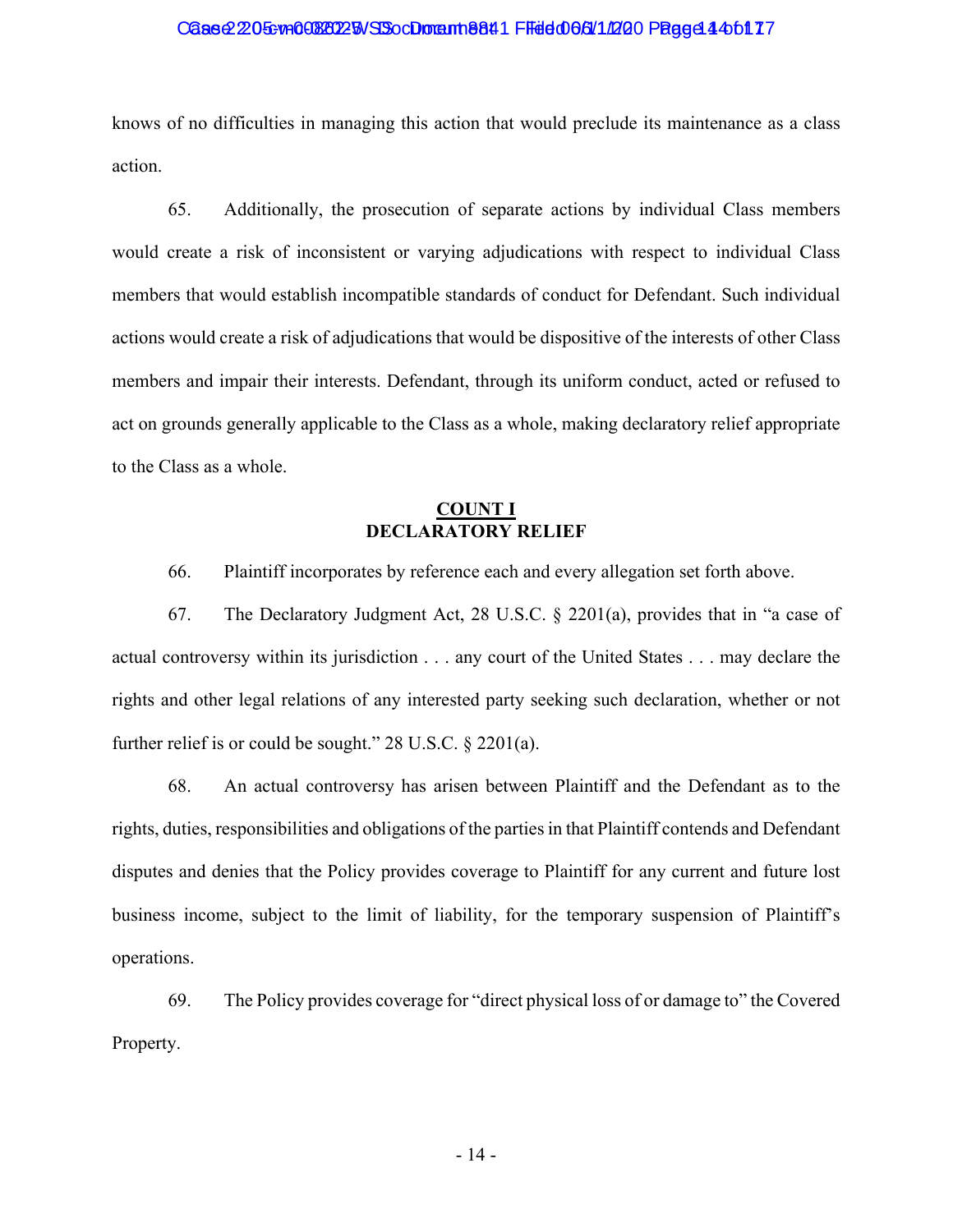### Case 2:205: v= 00886225 NSS oc Domant 8841 FFeld 066/11/200 Page 455 of 17

70. Plaintiff's loss of use, loss of access, and loss of functionality of the Covered Property when government shutdown orders made it unlawful for Plaintiff to fully access, use, and operate its business at the Covered Property, constitutes a direct physical loss of the Covered Property under the Policy. Alternatively, the ubiquitous nature of the COVID-19 virus caused direct physical loss or damage to the Covered Property by preventing Plaintiff from using the Covered Property for its intended purpose.

71. Additionally, the government shutdown orders or, alternatively, the ubiquitous nature of the COVID-19 virus, caused direct physical loss of or damage to property other than the Covered Property, thereby invoking coverage under the Policy's "Civil Authority" provision for "actual loss of Business or Rental Income . . . caused by action of civil authority that prohibits access to the described premises."

72. The Policy constitutes a valid and binding agreement obligating the Defendant to indemnify Plaintiff for covered losses.

73. Plaintiff has substantially performed or otherwise satisfied all conditions precedent to bringing this action and obtaining coverage pursuant to the Policy and applicable law, or alternatively, Plaintiff has been excused from performance by Defendant's acts, representations, conduct, or omissions.

74. Defendant has failed to indemnify Plaintiff for its covered losses.

75. No exclusion to coverage, including the Virus Exclusion, applies.

76. Plaintiff has suffered and continues to suffer a covered loss under the Policy.

77. Plaintiff, individually and on behalf of the Class, seeks a Declaratory Judgment that there is coverage for its business interruption losses under the Policy.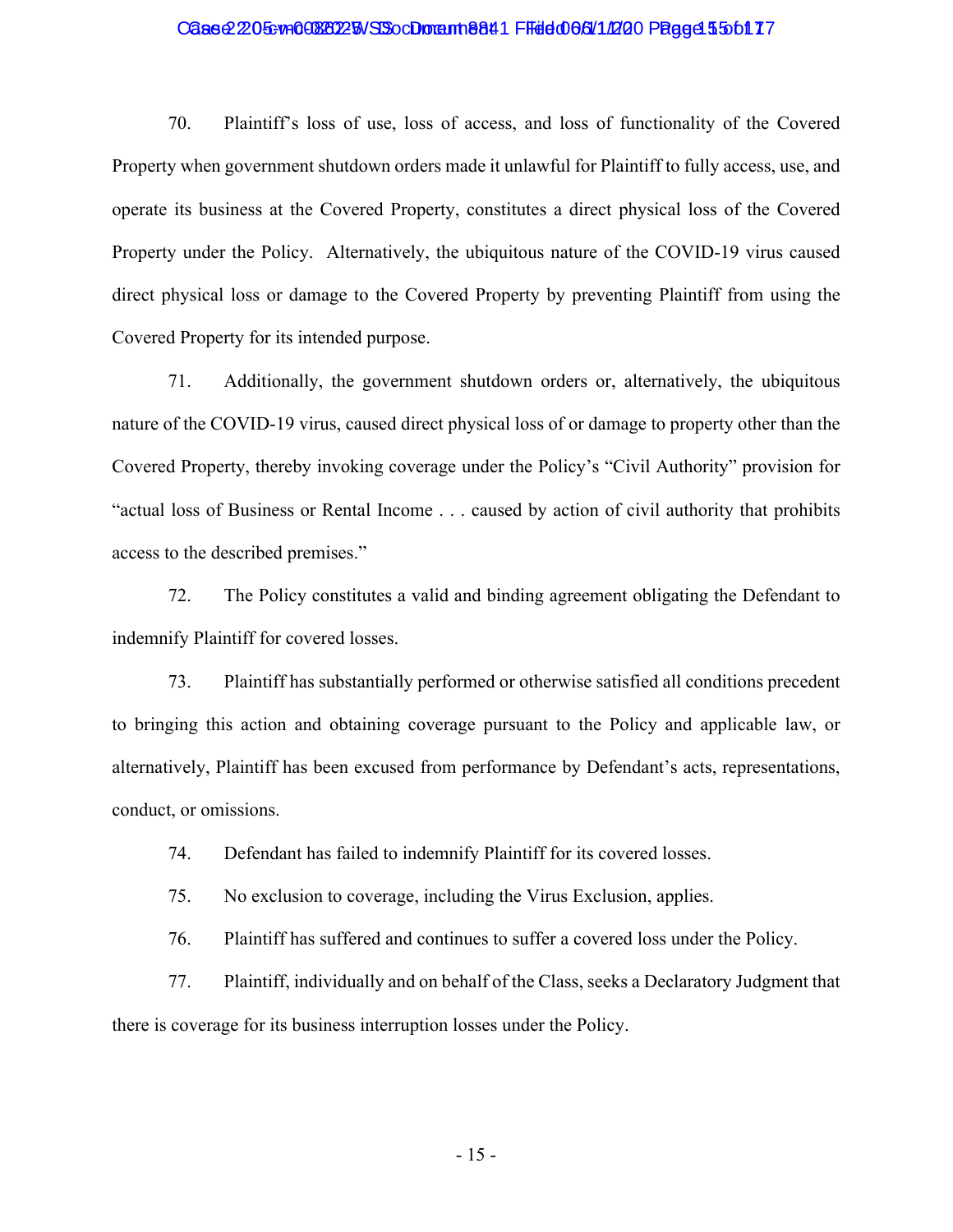## **COUNT II BREACH OF CONTRACT**

78. Plaintiff incorporates by reference each and every allegation set forth above.

79. Plaintiff and Defendant entered into a contract of insurance; here, the Policy.

80. The Class members entered into a substantially identical policy with Defendant.

81. Under the Policy, Defendant agreed to indemnify Plaintiff and the Class for their

business losses as a result of a covered loss.

82. Plaintiff and the Class members suffered a covered loss under the Policy.

83. Plaintiff and the Class members timely submitted a notice of claim and satisfied all conditions precedent to receiving the coverage it purchased from Defendant.

84. Defendant breached its contract with Plaintiff and the Class members by failing and refusing to provide the contracted for coverage.

85. Defendant's breach of the contract has caused Plaintiff and the Class to suffer damages in the amount of their unreimbursed business losses or their limits of liability, whichever is lower.

# **PRAYER FOR RELIEF**

WHEREFORE, Plaintiff herein prays as follows:

1) For a declaration that there is coverage under the Policy for the interruption to Plaintiff's business and the associated business income lost therefrom;

2) For damages, costs and attorney's fees; and

3) For such other relief as the Court may deem proper.

# **TRIAL BY JURY IS DEMANDED**